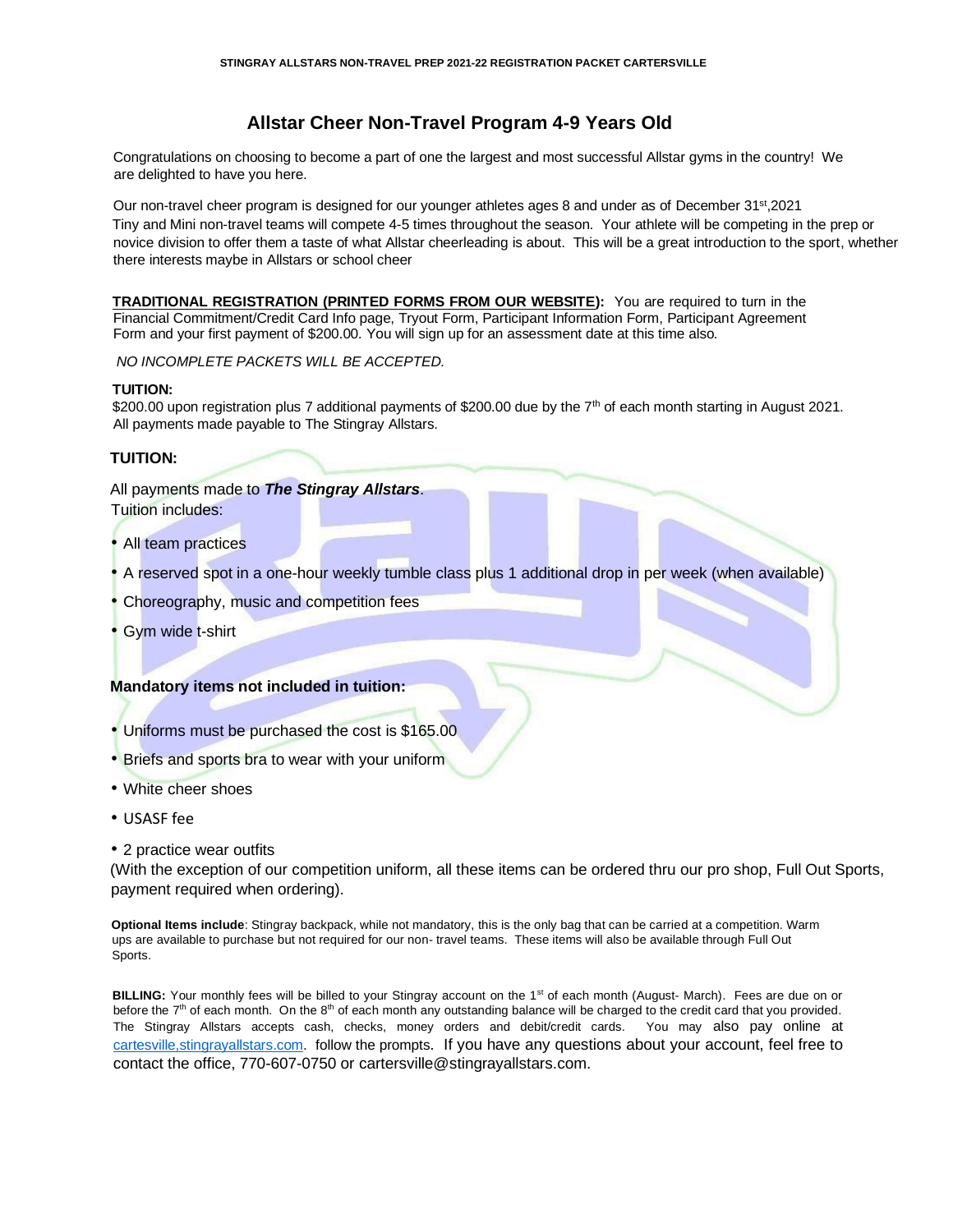# *Everyone MUST turn in this competed form.*

# **PARTICIPANT INFORMATION**

 $\overline{\mathbf{u}}$ 

F

|                                                                               | <b>DBA The Stingray Allstars</b><br>199 Hickory Lane<br>Cartersville, Ga. 30120<br>770-607-0750                                                                                                                                |
|-------------------------------------------------------------------------------|--------------------------------------------------------------------------------------------------------------------------------------------------------------------------------------------------------------------------------|
| <b>Mother/Guardian</b>                                                        |                                                                                                                                                                                                                                |
|                                                                               |                                                                                                                                                                                                                                |
| <b>Father/Guardian</b>                                                        |                                                                                                                                                                                                                                |
|                                                                               |                                                                                                                                                                                                                                |
|                                                                               |                                                                                                                                                                                                                                |
| Mother/Guardian Cell:                                                         | Father/Guardian Cell:                                                                                                                                                                                                          |
|                                                                               |                                                                                                                                                                                                                                |
| <b>Emergency Contact Name:</b>                                                | Phone Number:                                                                                                                                                                                                                  |
| <b>Billing Address:</b>                                                       |                                                                                                                                                                                                                                |
| Address:                                                                      |                                                                                                                                                                                                                                |
| $City:$ ——                                                                    | State: __________<br>Zip: -                                                                                                                                                                                                    |
| <b>Email Address</b>                                                          |                                                                                                                                                                                                                                |
| Mother/Guardian:                                                              | Father/Guardian: _                                                                                                                                                                                                             |
| <b>Participant Information</b>                                                |                                                                                                                                                                                                                                |
| First: <b>First:</b>                                                          |                                                                                                                                                                                                                                |
| $\sim$ $\sim$ $\sim$<br>Birthday:<br><b>Medical and Insurance Information</b> |                                                                                                                                                                                                                                |
|                                                                               |                                                                                                                                                                                                                                |
|                                                                               |                                                                                                                                                                                                                                |
|                                                                               | Provider Address /City/State/Zip: with a state of the state of the state of the state of the state of the state of the state of the state of the state of the state of the state of the state of the state of the state of the |
|                                                                               |                                                                                                                                                                                                                                |
|                                                                               | Is the Participant currently being treated for any type of medical condition? YES or NO (Circle One)                                                                                                                           |
|                                                                               |                                                                                                                                                                                                                                |
|                                                                               | is the Participant allergic to any known medications or suffer from any allergies? YES or NO (circle one)                                                                                                                      |
|                                                                               |                                                                                                                                                                                                                                |
|                                                                               | is the Participant currently taking ANY medications? YES or NO (circle one)                                                                                                                                                    |
|                                                                               |                                                                                                                                                                                                                                |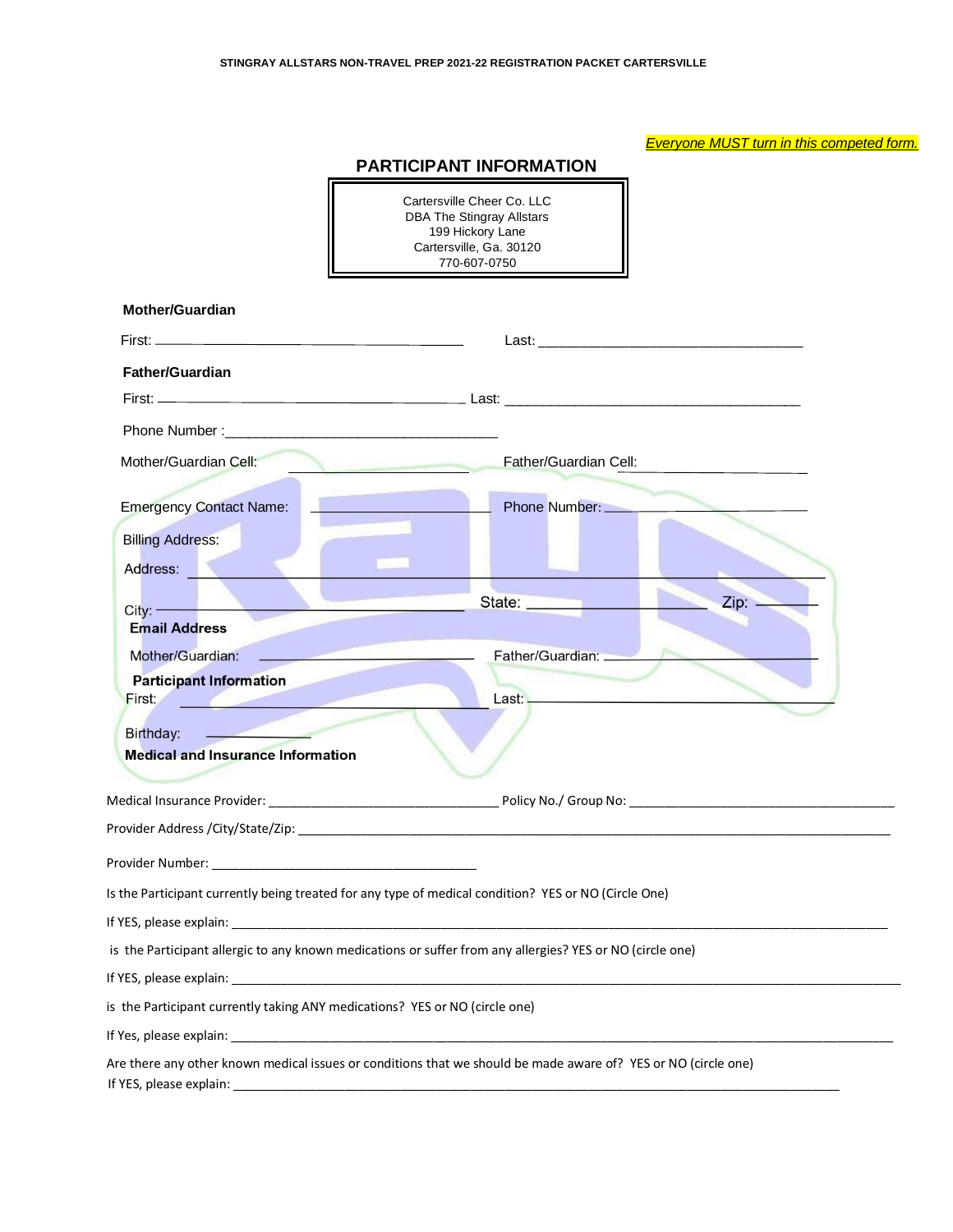*Carefully read this entire form. This form must be completed in full, signed, and returned before your child may participate in any Activities (as defines below).* 

#### **PARTICIPANT AGREEMENT**

As parent or legal guardian of \_\_\_\_\_\_\_\_\_\_\_\_\_\_\_\_\_\_\_\_\_\_\_\_\_\_\_\_\_\_\_\_\_\_\_\_\_\_\_\_\_\_\_, a minor ("Minor"), and in consideration for Minor's participation in the cheerleading, dance and other activities and services, including, without limitation, travel to and from such activities, competitions, conferences, meetings, and other events that may require travel (collectively, the "Activities"), conducted and provided by Cartersville Cheer Company LLC, a Georgia limited liability company, and their respective affiliated entities, owners, agents, officers, employees, representatives, and all other persons or entities acting in any capacity on their behalf (collectively, "SA"), I AGREE AS FOLLOWS: **I. Liability Release.** ON BEHALF OF MYSELF AND MY HEIRS, ASSIGNS, EXECUTORS, AND ADMINISTRATORS, I RELEASE AND FOREVER DISCHARGE SA FROM ALL CLAIMS, JUDGEMENTS, LOSSES, LIABILITIES, DAMAGES, COSTS, AND EXPENSES (COLLECTIVELY, THE "CLAIMS") OF ANY NATURE ARISING OUT OF OR IN ANYWAY RELATED TO THE MINOR'S PARTICIPATION IN THE ACTIVITES WHETHER OCCURING ON THE PREMISES OF ANY SA LOCATION OR ANY OTHER LOCATION; I FURTHER AGREE TO DEFEND, INDEMNIFY, AND HOLD HARMLESS SA FROM AND AGAINST ANY AND ALL SUCH CLAIMS, INCLUDING, WITHOUT LIMITATION, ATTORNEYS' AND OTHER PROFESSIONALS' FEES AND COSTS.

 I understand that this release and discharge of Claims includes, without limitation, any Claims based on the negligence, action, or inaction of SA and covers personal and bodily injury (including death) and property damage, whether suffered by Minor before, during, or after participation in any Activities, and includes all Claims arising from the publication of use of any photograph, videotape, or narrative in any media. I acknowledge that SA makes no representations or warranties, either express or implied, regarding the condition or suitability of SA's or any other locations or equipment for the Activities. The laws of the State of Georgia shall govern this release and indemnity agreement.

Medical Release. I acknowledge and agree that Minor's participation in the Activities subjects Minor to the possibility of physical illness or serious injury (including death). I further acknowledge and agree that Minor is assuming the risk of such physical illness or serious injury (including death) by participating in the Activities. In the event of such physical illness or injury, I authorize SA to obtain necessary medical<br>treatment for Minor and I release, hold harmless, and forever discharge SA f serious injury (including death) and to the exercise of this authority. I further acknowledge and agree that I will be responsible for any and all<br>medical and related costs and expenses incurred by and on behalf of Minor f

**III. Appearance Agreement.** I understand that SA may from time to time produce promotional and other audio or visual materials and media relating to the Activities (the "Promotional Material"). I understand that, as a participant in or spectator of such Activities, Minor may be included in video recordings, audio recordings, photographs, and images taken during Activities for use in Promotional Material.<br>THEREFORE, I HEREBY ASSIGN, TRANSFER, AND GRANT TO SA, WITHOUT RESERVATION OR LIMITATION, THE MINOR'S NAME, LIKENESS, PERSONAL AND DEMOGRPAHIC INFORMATION, VOICE AND APPEARANCE AS PART OF ANY PROMOTIONAL MATERIAL. IN GRANTING THIS LICENSE, I HEREBY WAIVE ANY RIGHT TO INSPECT OR APPROVE ANY SUCH<br>PROMOTIONAL MATERIAL PRIOR TO PUBLICATION. I FURTHER AGREE THAT, UPON THE REQUEST OF SA, I SHALL IMMEDIATELY<br>REMOVE OTHER PUBLIC FORUM.

**IV. Confidentiality.** I acknowledge and agree that SA develops and creates unique and valuable proprietary dance routines, cheerleading routines, training techniques, and other intellectual property that are unique and valuable to SA and that may be used to prepare for and participate in competitive events (collectively, the "Intellectual Property"); I further acknowledge and agree that maintaining the confidential and proprietary nature of the Intellectual Property is of the utmost importance to SA and its competitive success. I understand that I may video-record, audio-record, photograph, or take other images of the Intellectual Property solely for my, Minor's, or Minor's immediate family's personal,

non-commercial use; PROVIDED ALWAYS, HOWEVER, THAT MINOR AND I SHALL NOT POST OR UPLOAD ANY SUCH RECORDINGS OR<br>IMAGES TO ANY WEBSITE OR SOCIAL MEDIA PLATFORM (INCLUDING, BUT NOT LIMITED TO, FACEBOOK, TWITTER, INSTAGRAM, AND YOUTUBE), OR IN ANY PUBLIC FORUM WITHOUT THE PRIOR WRITTEN CONSENT OF SA.

**V. Breach.** I ACKNOWLEDGE AND AGREE THAT ANY BREACH OR THREATENED BREACH OF SECTION IV OF THIS AGREEMENT WILL CAUSE SA IRREPARABLE INJURY FOR WHICH NO ADEQUATE REMEDY AT LAW IS AVAILABLE AND I CONSENT TO THE<br>ISSUANCE OF AN INJUNCTION PROHIBITING ANY CONDUCT VIOLATING THE TERMS OF SECTION IV. I ACKNOWLEDGE THAT ANY<br>VIOLATION O OR ALL ACTIVITIES. I ACKNOWLEDGE THAT IN ANY CASE WHERE MINOR IS SUSPENDED OR PERMANENTLY EXPELLED FROM PARTICIPATION IN SOME OR ALL ACTIVITES, I WILL NOT BE ENTITLED TO ANY REFUND OF ANY AMOUNTS PAID FOR PARTICIPATION IN ANY CURRENT OR FUTURE ACTIVITES.

I have had sufficient time and opportunity to read this agreement. I have read this document in its entirety and understand it. Therefore, by affixing my signature below, I agree to be bound by the terms of this agreement.

| <b>PARENT/GUARDIAN:</b> | Minor <sup>.</sup> | Date:             |
|-------------------------|--------------------|-------------------|
| Name (Print)            | Name (Print)       | Date:<br>________ |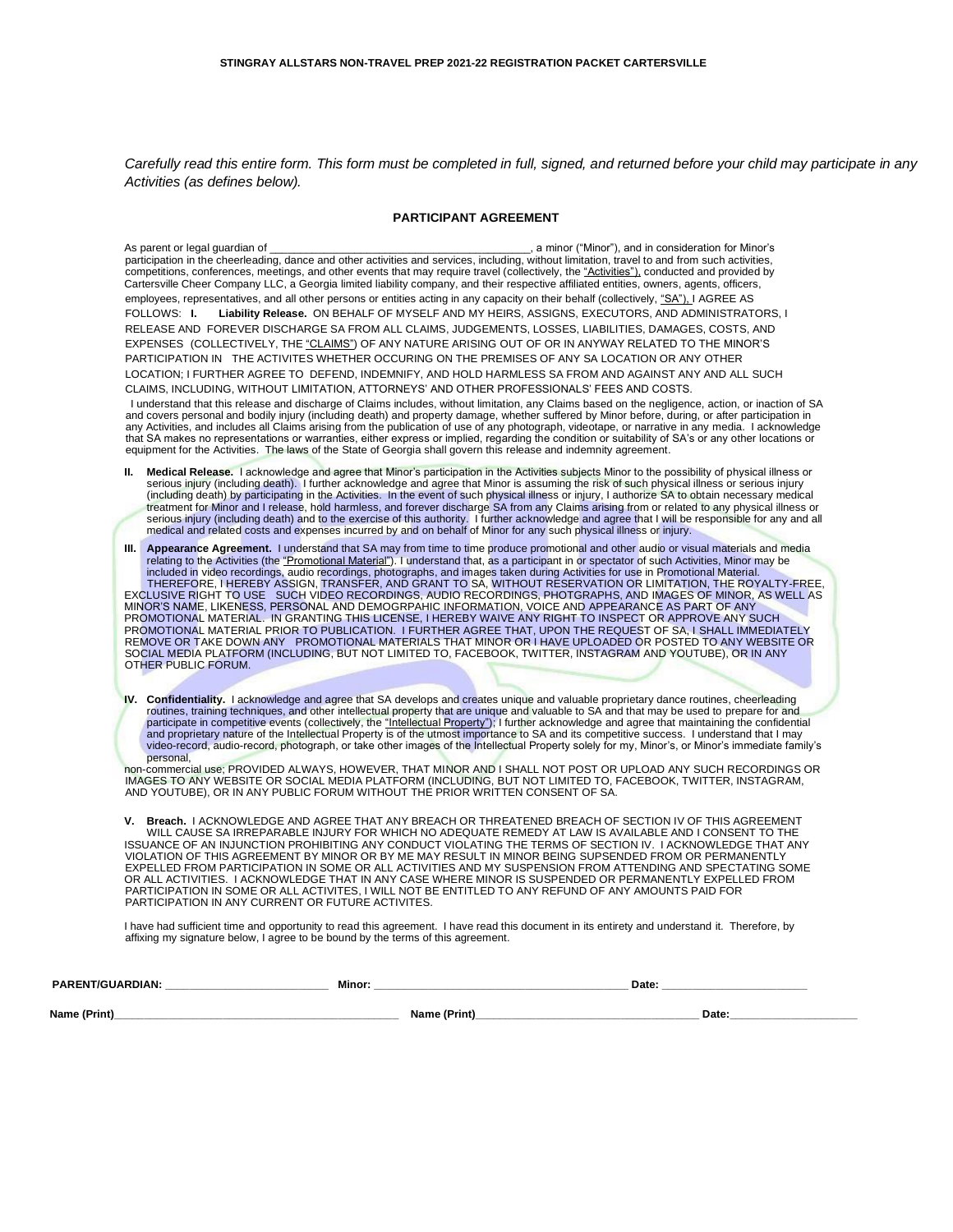#### **STINGRAY ALLSTARS NON-TRAVEL PREP 2021-22 REGISTRATION PACKET CARTERSVILLE**

| <b>Allstar Prep</b><br><b>Assessment Form</b> | <b>Everyone MUST turn in this competed form.</b> |
|-----------------------------------------------|--------------------------------------------------|
|                                               | DOB/Age: ________________                        |
|                                               |                                                  |
|                                               |                                                  |
|                                               |                                                  |
| STAFF USE ONLY BELOW THIS                     |                                                  |
|                                               |                                                  |
|                                               |                                                  |
|                                               |                                                  |
| Tumbling: _                                   | <b>VERY</b><br><b>IMPORTANT:</b>                 |
| Flying Experience:<br>Yes<br><b>No</b>        | <b>PLEASE TAKE A</b>                             |
| Flexibility:                                  | <b>4X6 PHOTO OF</b>                              |
|                                               | <b>YOUR CHILD</b><br><b>STANDING IN THE</b>      |
|                                               | <b>DOORWAY AT A</b>                              |
| LEVEL 1<br>LEVEL 2<br>LEVEL <sub>3</sub>      | <b>DISTANCE OF</b>                               |
| <b>Additional Comments:</b>                   | <b>ABOUT 5 FEET.</b>                             |
|                                               | <b>ATTACH PHOTO</b>                              |
|                                               | <b>HERE.</b>                                     |
|                                               |                                                  |
|                                               |                                                  |
|                                               |                                                  |
|                                               |                                                  |